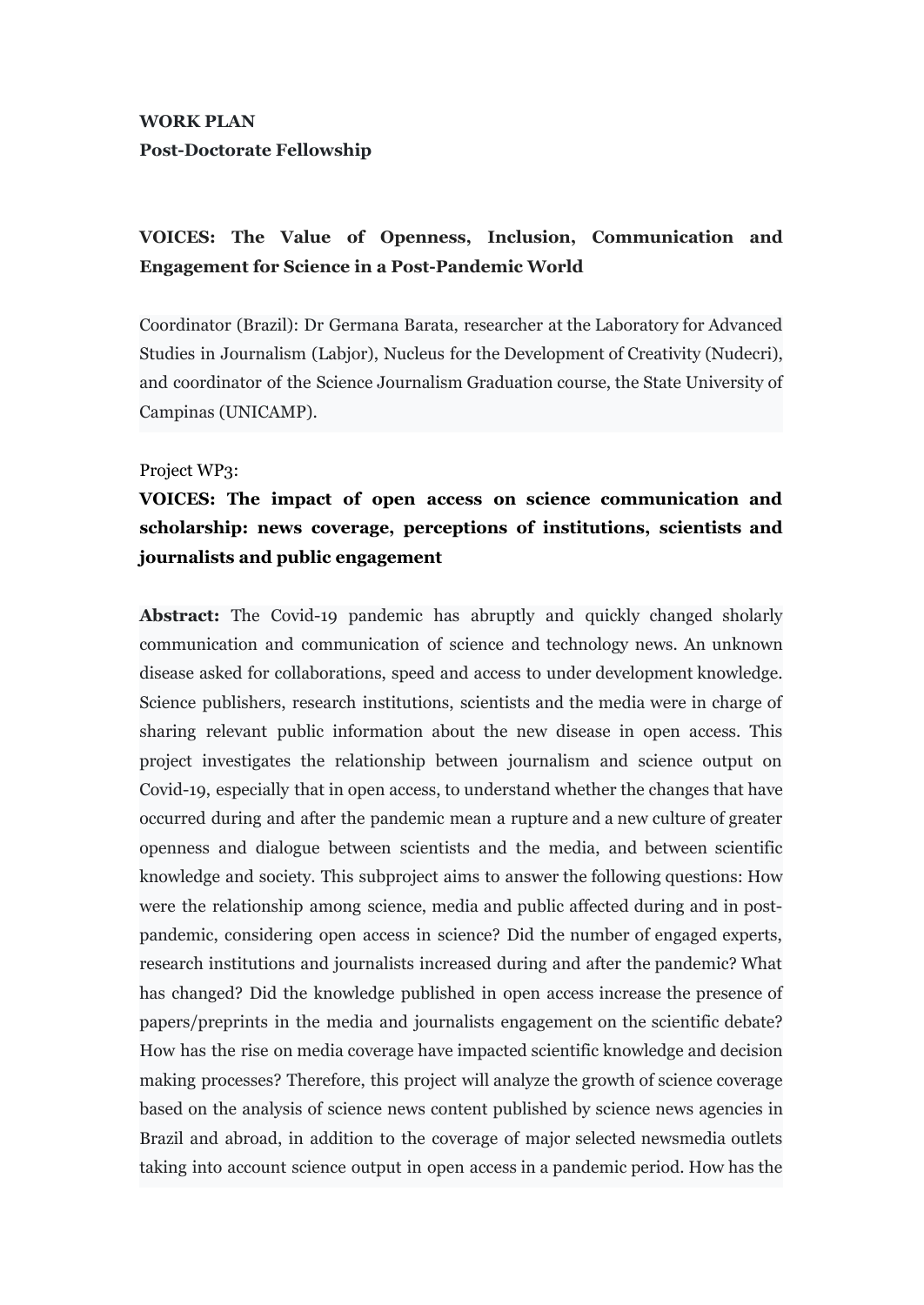perception of research institutions, scientists and journalists changed in considering the open access of science? Starting from a new theoretical framework that considers open research and science dissemination over the long term of a continuum of access, this transnational team will employ a methodology of long term and qualitative scientific and information social methods to demonstrate the long term value of scientific data openness, inclusion and equity in science communication, warns against any barriers and negative effects.

### **Aim**

As a general objective, this subproject, inserted in the Work Plan 3 (WP3) of the VOICES project, aims to capture, analyze and describe the interaction among academics, science communicators, journalists, and members of the public considering the greater openness of science.

#### **Among the specific objectives, this research aims to:**

- Understand how science coverage has changed during and after the Covid-19 pandemic;
- What are the perceptions (from surveys and focus groups) of managers and communication advisors from research institutions, scientists and journalists, about the main challenges during the pandemic to share science information, to cover science and to establish a relationship among science, media and society?
- Contribute to make scientific knowledge produced within the VOICES Project accessible through science communication shared on the project's website, as well as on social networks and pages linked to research institutions and PIs linked to the VOICES Project.

To achieve these goals, the project will use a mixed methodology to identify and compare different contexts, timelines and countries, social actors, sources and science communication practices that occurred in response to the pandemic.

The PD Fellow will contribute to supervise and train students, as well as to share results, actions and events of the VOICES project on the website to ensure open and wide access to knowledge produced. It is also the responsibility of the PD Fellow to collaborate with Labjor/Nudecri graduate classes as part of teaching training and exchanges of experience within the national team.

The expectation is that there will be active involvement in the production of papers, project reports, collaborate in the project management and take part on the